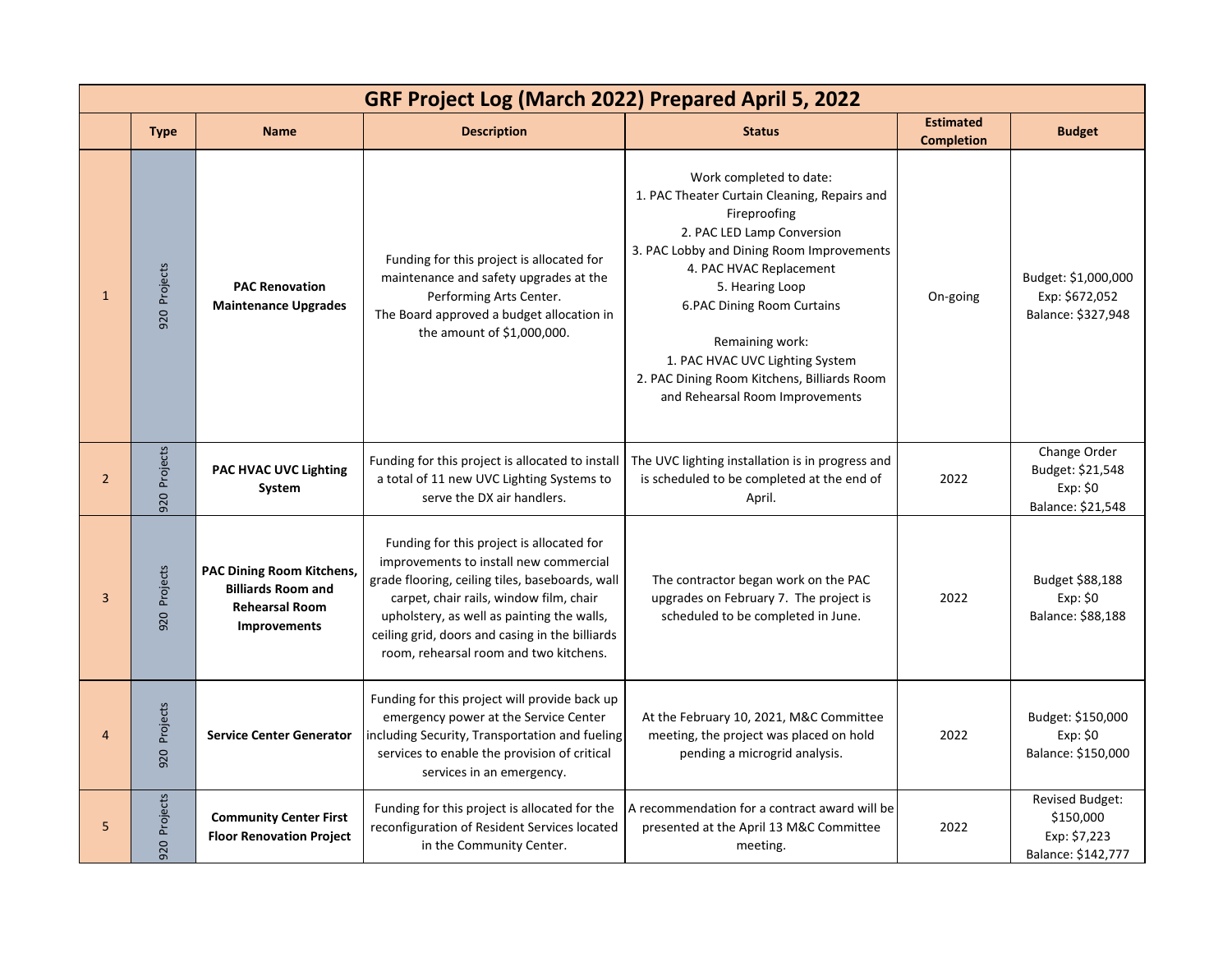|                | <b>Type</b>     | <b>Name</b>                                                      | <b>Description</b>                                                                                                                                                               | <b>Status</b>                                                                                                                                                                                                                                                                                                                                                                                                                                                                                                                                                            | <b>Estimated</b><br><b>Completion</b> | <b>Budget</b>                                                                       |
|----------------|-----------------|------------------------------------------------------------------|----------------------------------------------------------------------------------------------------------------------------------------------------------------------------------|--------------------------------------------------------------------------------------------------------------------------------------------------------------------------------------------------------------------------------------------------------------------------------------------------------------------------------------------------------------------------------------------------------------------------------------------------------------------------------------------------------------------------------------------------------------------------|---------------------------------------|-------------------------------------------------------------------------------------|
| 6              | 920 Projects    | <b>Gate 16 Driving Range</b><br><b>Improvements</b>              | Funding for this project is allocated to<br>upgrade and improve the appearance and<br>functionality of the golf driving range and<br>practice area.                              | Staff was directed to obtain a<br>recommendation from the VMS landscape<br>director for a qualified landscape archited to<br>provide a peer review. The recommended<br>architect declined. Staff is currently working<br>with a landscape contractor on value<br>engineering. Staff will present the results and a<br>recommendation at a future M&C Committee<br>meeting.                                                                                                                                                                                               | 2022                                  | Budget #1: \$138,000<br>Budget #2: \$500,000<br>Exp: \$58,993<br>Balance: \$579,007 |
| $\overline{7}$ | 920 Projects    | <b>Maintenance Service Center</b><br><b>Parking Lot Lighting</b> | Funding for this project is allocated to install<br>permanent lights in the Maintenance Service<br>Center parking lot for staff safety.                                          | The installation of one pilot light pole at the<br>Maintenance Service Center parking lot was<br>completed on March 5, 2021. Two more<br>lighting standards with solar fixtures were<br>approved for installation. The plans were<br>submitted and materials have been ordered.<br>The project is scheduled to be completed at<br>the end of April.                                                                                                                                                                                                                      | 2022                                  | Budget: \$250,000<br>Exp: \$10,496<br>Balance: \$239,504                            |
| 8              | Projects<br>922 | <b>Broadband HVAC System</b>                                     | Funding for this project is allocated to the<br>installation of five new HVAC units to replace<br>the existing 17 year old HVAC system at the<br>Broadband Building Data Center. | Staff received load calculations and a report<br>from the a mechanical engineer provideded by<br>a preferred HVAC contractor at no cost to the<br>Corporation. The engineer's conclusion, based<br>on the calculations, is that the existing<br>equipment is properly sized for the current<br>building loads. The HVAC contractor provided a<br>proposal to replace all HVAC equipment at the<br>Broadband facility. The current HVAC<br>equipment is failing and staff will be presenting<br>a contract award recommendation at the April<br>13 M&C Committee meeting. | 2022                                  | Budget: \$300,000<br>Exp: \$0<br>Balance: \$300,000                                 |
| 9              | Projects<br>920 | <b>Replace Welding Shop</b>                                      | Funding for this project is allocated to<br>replace the existing Welding Shop with a pre-<br>engineered metal building.                                                          | The 2019 approved plans have expired. Staff is<br>working with a consultant to update the plans<br>to the current building and safety codes for<br>resubmittal. Once the city has approved the<br>plans for construction, staff will advertise for<br>contractor bid proposals.                                                                                                                                                                                                                                                                                          | 2022                                  | Budget: \$375,000<br>Exp: \$22,535<br>Balance: \$352,465                            |